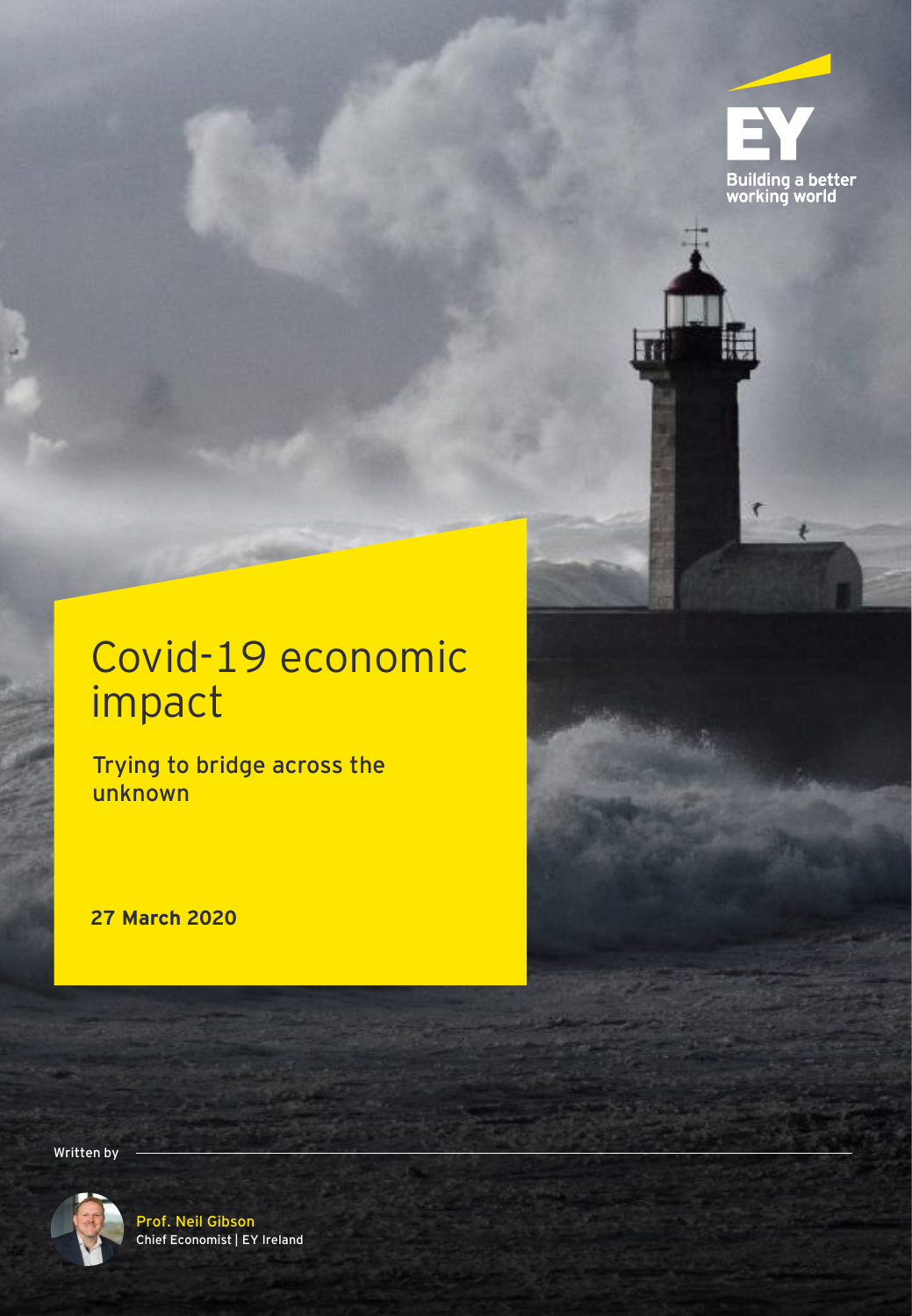

## Covid-19 economic impact

Covid-19 will permanently change the shape of the economy on the island of Ireland. Sadly, many lives will be lost and a number of businesses are also likely to perish, regardless of the level of Government or private sector lending support that is offered. There has been considerable talk about a return to normal, but the impact of this crisis may forever change our attitudes to saving, healthcare, lifestyle and even our career choices.

Like many across the island, I am coming to terms with a new reality, one for which I was ill-prepared. I am at home all day, my children are being home schooled and my elderly parents and in-laws are being taught how to stay in touch electronically. I am finding new ways to work with colleagues and I am trying to structure my days and find some inner discipline when all the days are merging into one.

My mind continually wanders to those whose situation is much worse than mine. The people on the front line of this crisis who are working harder than ever, keeping our hospitals and care homes running, our deliveries flowing and our emergency services on alert. And of course, those who are ill and in the critical care of our health staff.

One certain outcome of Covid-19 will surely be to adjust our perception of certain roles in society and it is my hope that we may see a new attitude to the funding of health and elderly care. We may even think differently about our working patterns and our lifestyle.

When this crisis passes, one major challenge will be the public's attitude to levels of Government spending. It will be important to persuade the public that the measures put in place for Covid-19 are not repeatable and that they cannot revert to borrowing to solve all future problems.

Measurement of economic impact is almost impossible due to the uncertainty over how long the crisis will last and the evolving nature of the response. However, we can look at sectors that are effectively closed and ones that are severely disrupted as a way of working out what a one or two-month shutdown might look like.

Using the workforce jobs measure in Northern Ireland and the Labour Force Survey (LFS) in ROI, we can track the exposure of key sectors to this crisis. While the NI and ROI measurements are not directly comparable (the former is the number of jobs and the latter is the number of people with jobs), it helps to illustrate how important many of the most impacted sectors are to the economy.

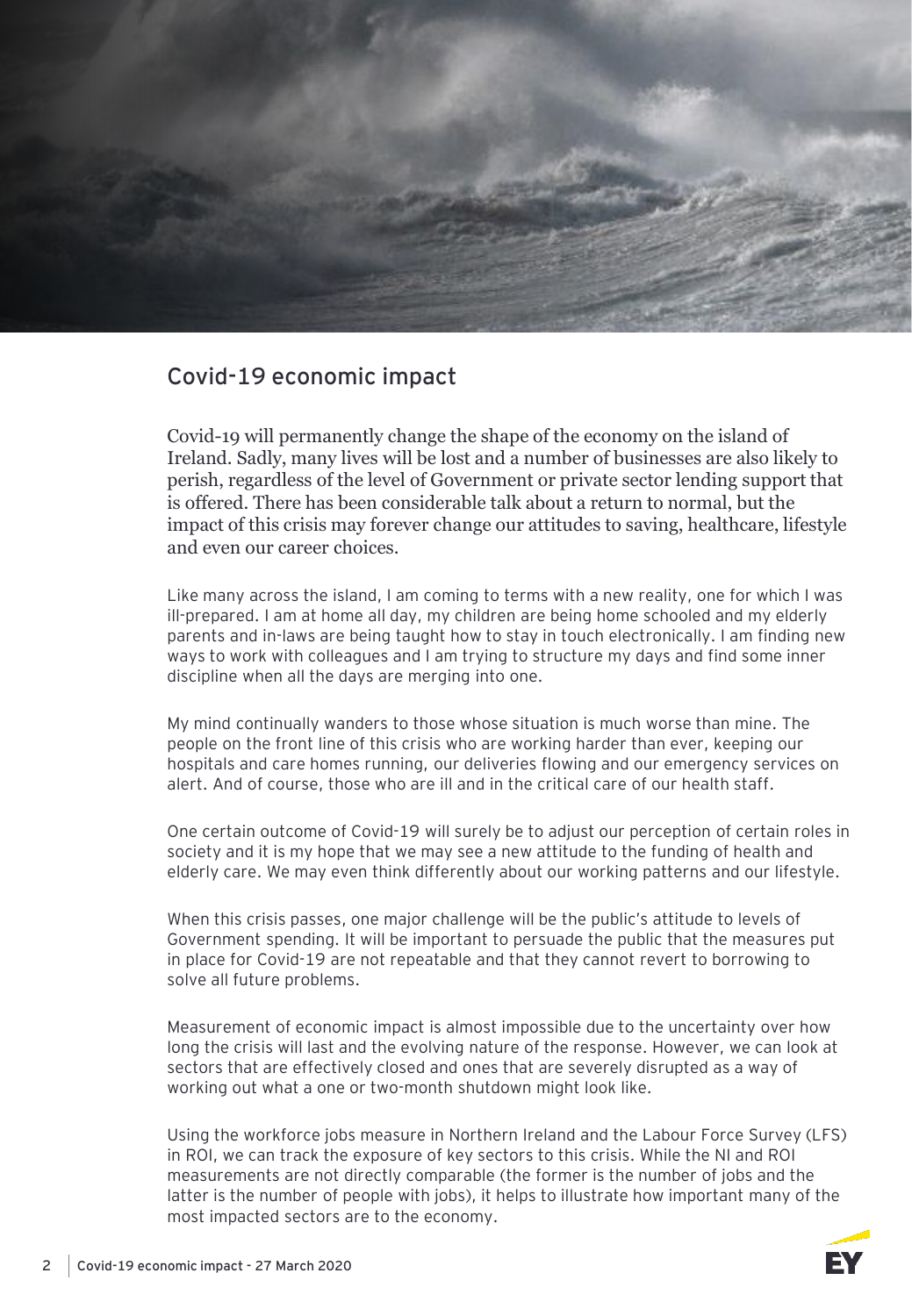|                           | ROI         |       | <b>NI</b>   |       |
|---------------------------|-------------|-------|-------------|-------|
|                           | <b>Jobs</b> | % GDP | <b>Jobs</b> | % GDP |
| <b>Effectively closed</b> | 297,900     | 2.9%  | 102,700     | 5.3%  |
| Accommodation and food    | 179,200     | 1.6%  | 56,000      | 2.6%  |
| Arts and recreation       | 56,300      | 0.8%  | 19,300      | 1.1%  |
| Other personal services   | 62,400      | 0.5%  | 27,400      | 1.6%  |
| Severely disrupted        | 726,300     | 49.9% | 316,700     | 46.9% |
| Retail                    | 310,200     | 7.5%  | 149,800     | 14.2% |
| Real estate               | 11,900      | 5.7%  | 11,000      | 11.5% |
| Manufacturing             | 257,100     | 33.9% | 94,500      | 14.1% |
| Construction              | 147,100     | 2.8%  | 62,300      | 7.1%  |

Number of jobs and share of GDP in key sectors facing significant Covid-19 disruption

Note: Jobs refer to *people* with jobs in ROI and to *number* of jobs in NI; GDP within real estate is predominantly imputed rent which would be largely unaffected

Source: CSO, NOMIS, employment as at 2019 Q4 (unadjusted); EY 2020 GDP estimate

There are a few sectors that are seeing increased demand. Healthcare is the obvious one, but elements of agriculture and industry are also seeing a pick-up in demand. Most sectors will have some degree of disruption, if for no other reason than increased incidents of sickness, which will lead to a fall in output.

For the Republic of Ireland, the industrial sector is particularly hard to gauge. Elements of food production and pharmaceuticals will remain in high demand and it has less of its manufacturing in consumer goods which are being heavily impacted. This may give Ireland a degree of insulation from the most severe GDP impacts. However, tightening restrictions on social distancing may make a much larger proportion of industrial production impossible and conditions in the US and mainland Europe will impact export markets.

A base case scenario has been produced, which should be considered illustrative as the crisis is evolving daily, as are the guidelines for businesses and workers and the level and nature of government support. This scenario reflects the most likely outcome at the time of writing (26 March) in which the lockdown is short, there is a similar rate of improvement globally and the economy bounces back over the mid-late summer period. The economic impacts would worsen in a prolonged scenario in which severe disruption persisted later into the year.

Jobs maintained through payroll support are still considered 'job losses' to illustrate the severity of impact. However, the impact on GDP has the offsetting Government spending factored into the overall calculation, though in the case of the Republic of Ireland, this will considerably increase national debt.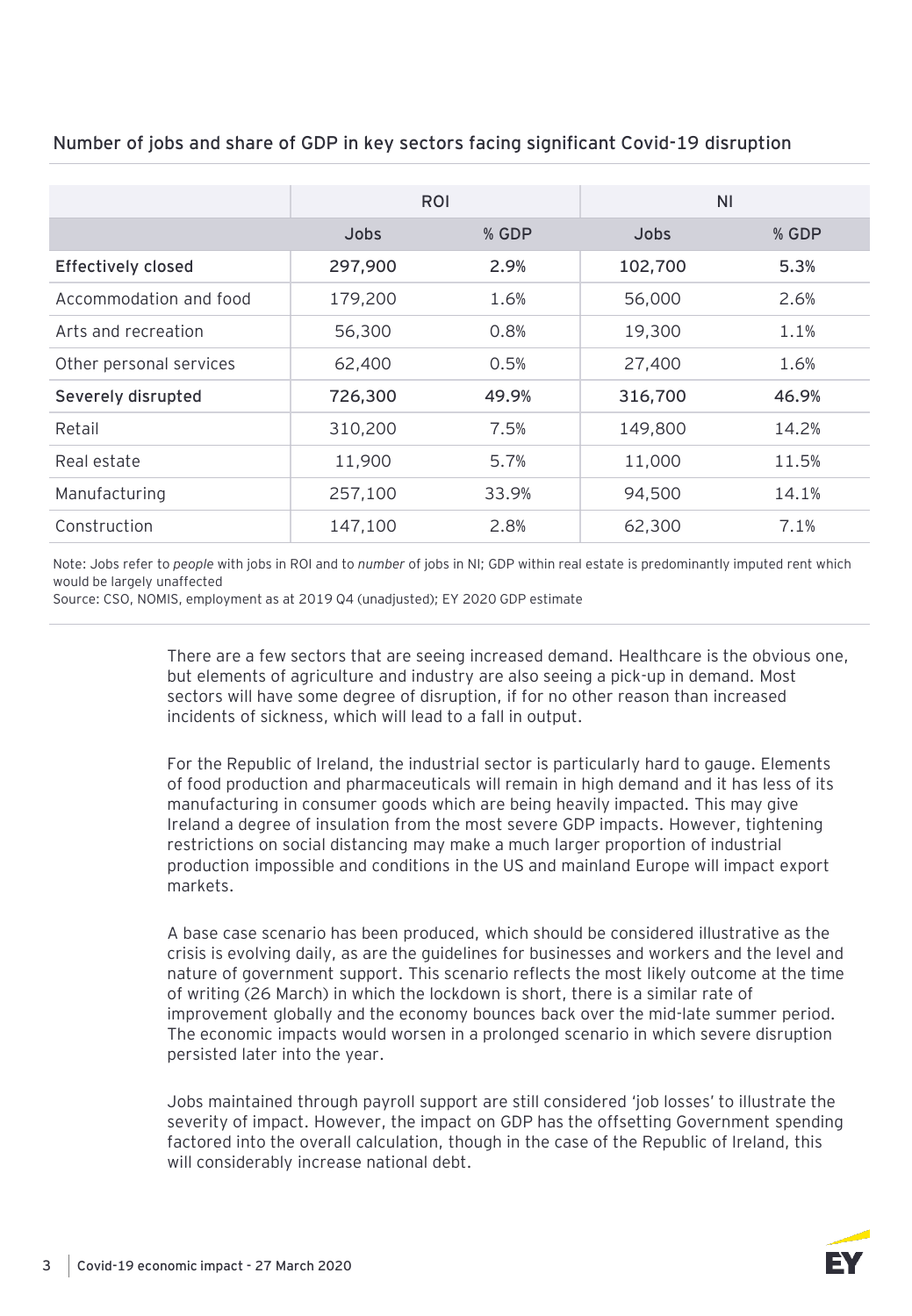### GDP and job impacts for 2020 under illustrative scenario

|                     | Pre-Covid-19 forecast |            | Base case scenario |                      |
|---------------------|-----------------------|------------|--------------------|----------------------|
|                     | <b>Jobs</b>           | <b>GDP</b> | <b>Jobs</b>        | <b>GDP</b>           |
| Republic of Ireland | +3.4%                 | $+38K$     | $-7.3\%$           | -177K<br>$(-453K)^*$ |
| Northern Ireland    | $+0.8%$               | $+1K$      | -6.7%              | -78K<br>$(-175K)^*$  |

Source: EY analysis

\*Jobs lost figure refers to the annual loss and the figure in brackets is the loss at the peak of the crisis. As a proportion of the jobs lost (or on pay-roll support) will return, the annual figure is more modest

> These numbers are subject to significant margins of error and only can be considered illustrative at this point. The scale of intervention to keep the level of permanent job losses as modest as possible will be significant, and the long-term debt repayment arduous. However, this is a global problem and the island will not face any significant backlash from doing too much or helping too quickly. Money will be available to borrow according to the ECB and the Bank of England. The Republic of Ireland will not face the same escalating cost of borrowing as it did in the financial crash.

At present policy is focused on 'bridging'. We can see the other side of this crisis – we are just not sure how far away it is. Perhaps the gap will prove too large to bridge with the current policy responses and further intervention will be required, but priority number one for now is to keep businesses viable for when the crisis abates.

Cash to citizens is recommended by some, and the US is intending to go down this route, but with the majority of local spending choices closed, personally I do not think this is the best use of a finite pot of money – at least not now. Savings would increase and the money would not circulate fully in the economy. This is a societal problem and it is my view that the debt burden falling on to all citizens through government borrowing is probably better than onto firms or individuals themselves.

Many of the island's smallest firms understandably would be nervous at the prospect of taking on major levels of debt, with no certainty of an end date to the crisis. We will all need to make an effort to support our local businesses when the time is right and we also need to think about those who have lost a job or a business during this difficult time. They will face their own pressures and stress over the coming weeks, meaning they too are vulnerable.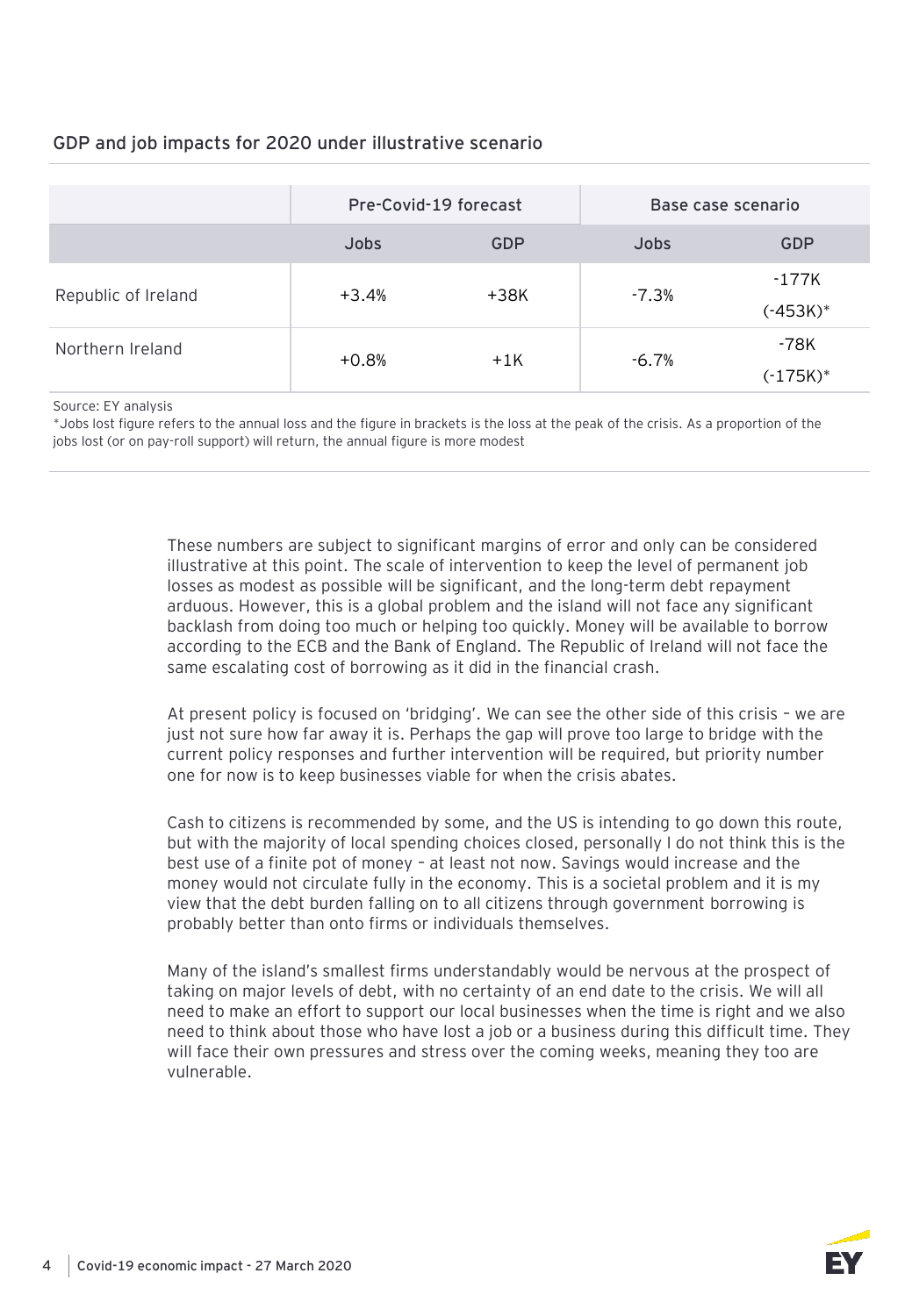

Unquestionably, these are difficult and stressful times, but amongst all the trauma, there are positives and uplifting lessons to be learned.

- Our collective respect for healthcare workers has risen immeasurably they have been the heroes of the crisis globally
- We are a global economy interlinked and co-dependent. Hopefully we will be inspired to embrace many of the world's challenges as a global family, just as we are tackling this one. We do need to be mindful of any increase in citizens' desire for more protectionist or insular policies as pandemics do not respect borders
- Firms and people are resourceful. Businesses have pivoted, changed what they do and how they do it. Some of the lessons learned will be valuable going forward including how to work remotely, how to use technology effectively and how to deal with crises. Our ways of purchasing may never revert to the way they used to be, with online now the norm
- Streets have been quieter, and pollution has reduced. There may be lessons to learn from this. For example, how to operate a more flexible and less time-dependent economy for the benefit of production and the planet. Staggered school starting times, working hours and working from home on a more regular basis could be good examples of this
- For many people, myself included, this has afforded time at home with family without many of the usual activities available. This has brought its challenges (home schooling is harder than I thought and live sport is a helpful distraction!) but it has been a reminder of what really matters
- Governments can respond. They have moved rapidly and implemented responses that would have seemed unimaginable a few months ago. There have been criticisms in certain areas, but policy makers have moved swiftly and shown a fleetness of foot and adaptability that, hopefully, will remain part of their approach to future challenges

The economic implications across the island are going to be very challenging, but they pale in comparison to the human cost. Many citizens across the island will inspire us over the coming months as they keep the country moving and work to find solutions to the Covid-19 pandemic. For the rest of us, let's be ready to spring back into action when the opportunity allows and work hard to get things back up and running. Then we can talk about the long-term implications for the economy and society. As species, we are vulnerable, but, thankfully, also resourceful, imaginative and capable.

Stay safe, look out for others and thank you to those keeping the island functioning at this time.

Neil